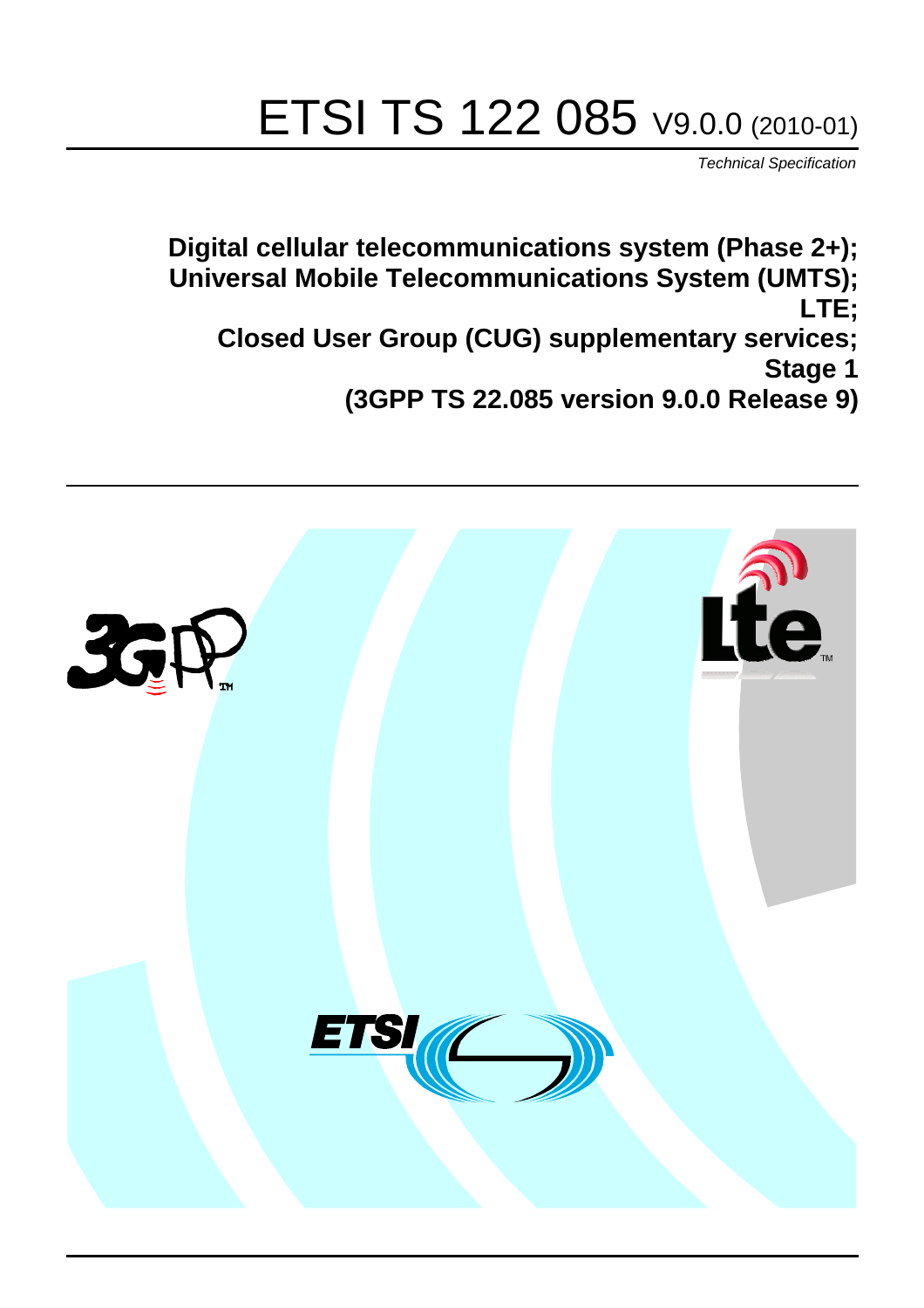Reference RTS/TSGS-0122085v900

Keywords

GSM, LTE, UMTS

#### *ETSI*

#### 650 Route des Lucioles F-06921 Sophia Antipolis Cedex - FRANCE

Tel.: +33 4 92 94 42 00 Fax: +33 4 93 65 47 16

Siret N° 348 623 562 00017 - NAF 742 C Association à but non lucratif enregistrée à la Sous-Préfecture de Grasse (06) N° 7803/88

#### *Important notice*

Individual copies of the present document can be downloaded from: [http://www.etsi.org](http://www.etsi.org/)

The present document may be made available in more than one electronic version or in print. In any case of existing or perceived difference in contents between such versions, the reference version is the Portable Document Format (PDF). In case of dispute, the reference shall be the printing on ETSI printers of the PDF version kept on a specific network drive within ETSI Secretariat.

Users of the present document should be aware that the document may be subject to revision or change of status. Information on the current status of this and other ETSI documents is available at <http://portal.etsi.org/tb/status/status.asp>

If you find errors in the present document, please send your comment to one of the following services: [http://portal.etsi.org/chaircor/ETSI\\_support.asp](http://portal.etsi.org/chaircor/ETSI_support.asp)

#### *Copyright Notification*

No part may be reproduced except as authorized by written permission. The copyright and the foregoing restriction extend to reproduction in all media.

> © European Telecommunications Standards Institute 2010. All rights reserved.

**DECT**TM, **PLUGTESTS**TM, **UMTS**TM, **TIPHON**TM, the TIPHON logo and the ETSI logo are Trade Marks of ETSI registered for the benefit of its Members.

**3GPP**TM is a Trade Mark of ETSI registered for the benefit of its Members and of the 3GPP Organizational Partners. **LTE**™ is a Trade Mark of ETSI currently being registered

for the benefit of its Members and of the 3GPP Organizational Partners.

**GSM**® and the GSM logo are Trade Marks registered and owned by the GSM Association.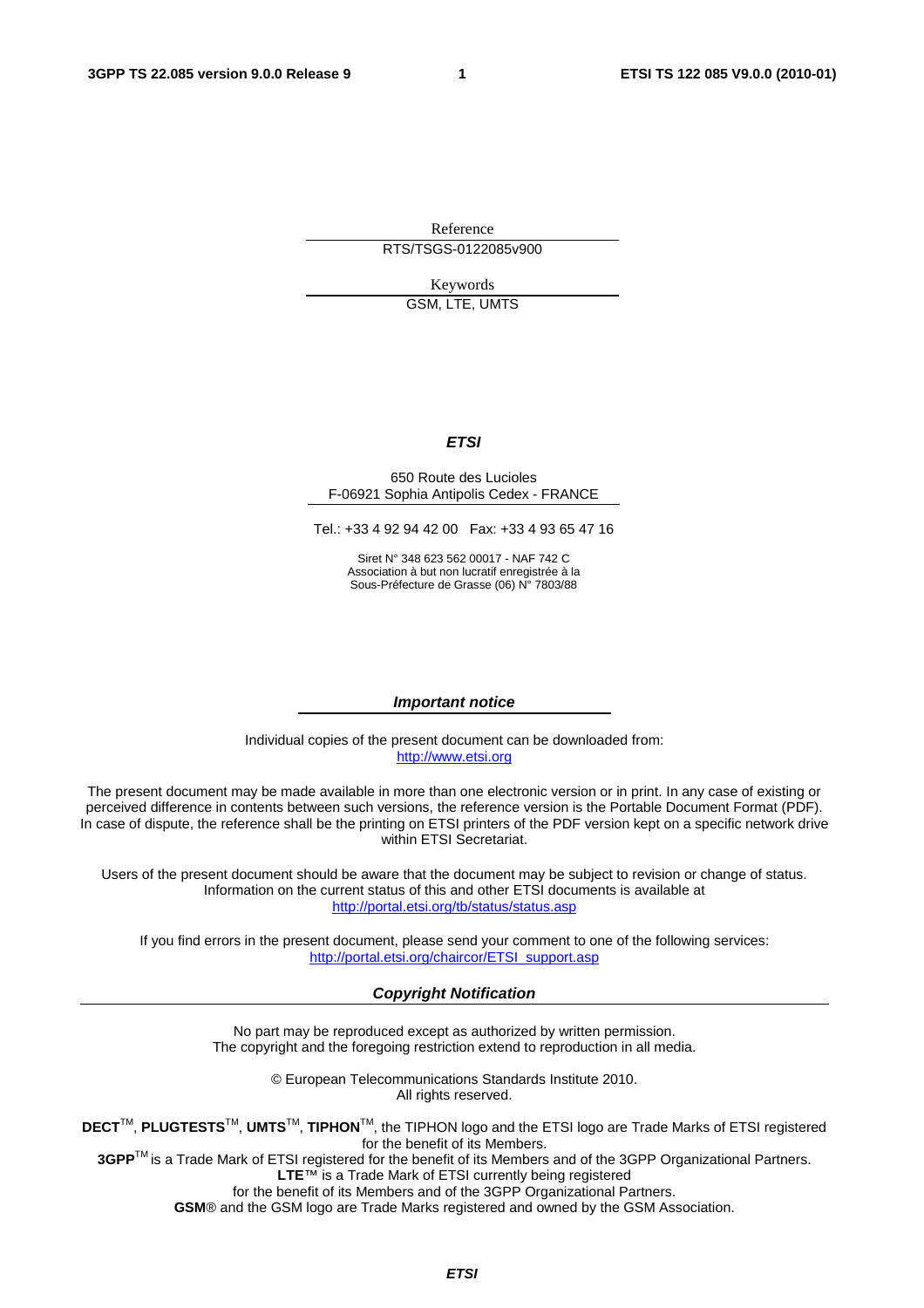### Intellectual Property Rights

IPRs essential or potentially essential to the present document may have been declared to ETSI. The information pertaining to these essential IPRs, if any, is publicly available for **ETSI members and non-members**, and can be found in ETSI SR 000 314: *"Intellectual Property Rights (IPRs); Essential, or potentially Essential, IPRs notified to ETSI in respect of ETSI standards"*, which is available from the ETSI Secretariat. Latest updates are available on the ETSI Web server [\(http://webapp.etsi.org/IPR/home.asp](http://webapp.etsi.org/IPR/home.asp)).

Pursuant to the ETSI IPR Policy, no investigation, including IPR searches, has been carried out by ETSI. No guarantee can be given as to the existence of other IPRs not referenced in ETSI SR 000 314 (or the updates on the ETSI Web server) which are, or may be, or may become, essential to the present document.

### Foreword

This Technical Specification (TS) has been produced by ETSI 3rd Generation Partnership Project (3GPP).

The present document may refer to technical specifications or reports using their 3GPP identities, UMTS identities or GSM identities. These should be interpreted as being references to the corresponding ETSI deliverables.

The cross reference between GSM, UMTS, 3GPP and ETSI identities can be found under <http://webapp.etsi.org/key/queryform.asp>.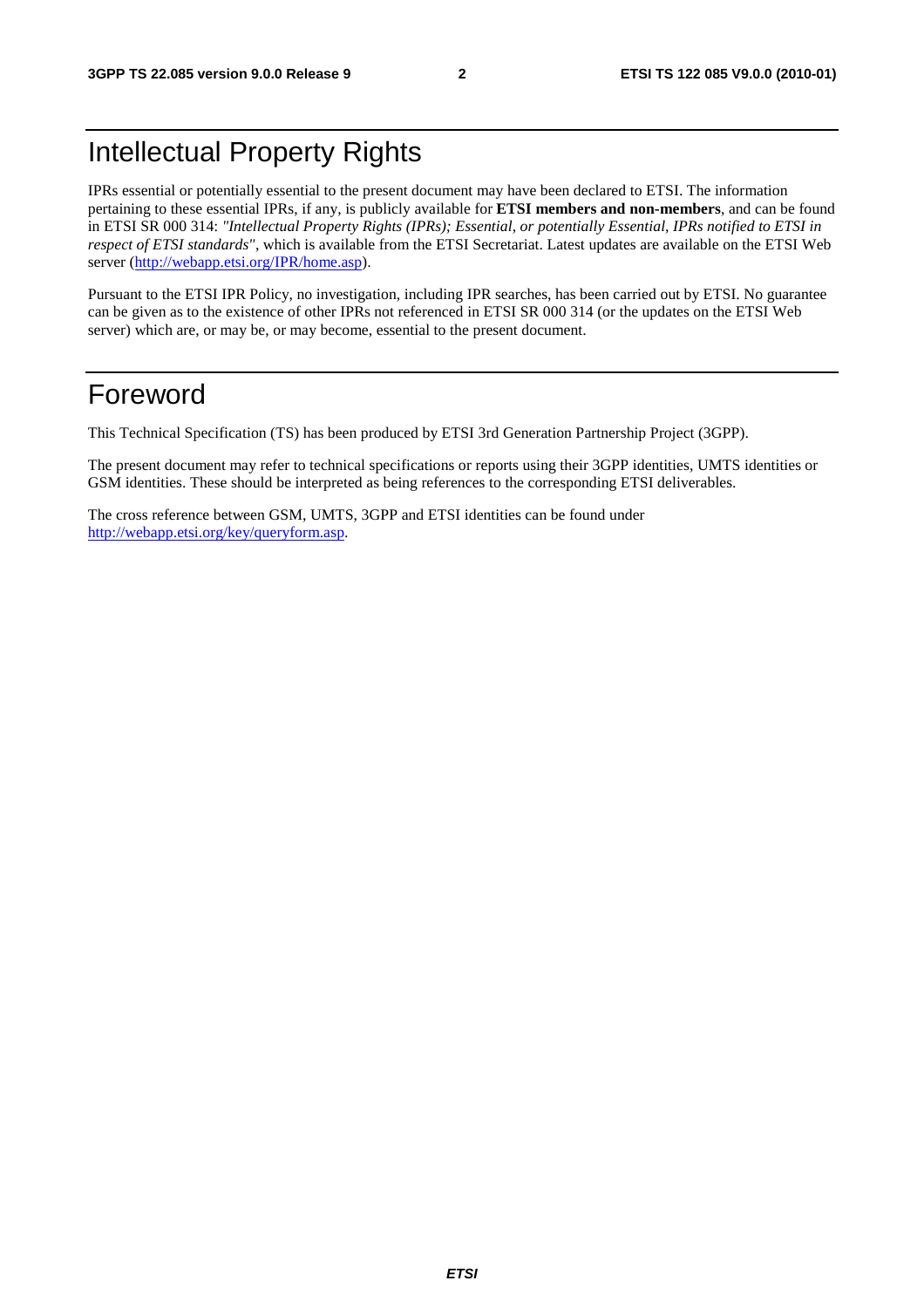$\mathbf{3}$ 

### Contents

| $\overline{0}$                                                                                   |                             |                                                                        |  |  |  |  |  |
|--------------------------------------------------------------------------------------------------|-----------------------------|------------------------------------------------------------------------|--|--|--|--|--|
| 0.1                                                                                              |                             |                                                                        |  |  |  |  |  |
| 0.2                                                                                              |                             |                                                                        |  |  |  |  |  |
|                                                                                                  |                             |                                                                        |  |  |  |  |  |
| 1                                                                                                |                             |                                                                        |  |  |  |  |  |
| 1.1                                                                                              |                             |                                                                        |  |  |  |  |  |
| 1.2                                                                                              |                             |                                                                        |  |  |  |  |  |
| 1.2.1                                                                                            |                             |                                                                        |  |  |  |  |  |
| 1.2.2                                                                                            |                             |                                                                        |  |  |  |  |  |
| 1.2.3                                                                                            |                             |                                                                        |  |  |  |  |  |
| 1.3                                                                                              |                             |                                                                        |  |  |  |  |  |
| 1.3.1                                                                                            |                             |                                                                        |  |  |  |  |  |
| 1.3.2                                                                                            |                             |                                                                        |  |  |  |  |  |
| 1.3.5                                                                                            |                             |                                                                        |  |  |  |  |  |
| 1.3.6                                                                                            |                             |                                                                        |  |  |  |  |  |
| 1.3.7                                                                                            |                             |                                                                        |  |  |  |  |  |
| 1.3.8                                                                                            |                             |                                                                        |  |  |  |  |  |
| 1.3.8.1                                                                                          |                             |                                                                        |  |  |  |  |  |
| 1.3.8.1.1                                                                                        |                             |                                                                        |  |  |  |  |  |
| 1.3.8.1.2                                                                                        |                             |                                                                        |  |  |  |  |  |
| 1.3.8.1.3                                                                                        |                             |                                                                        |  |  |  |  |  |
| 1.3.8.1.4                                                                                        |                             |                                                                        |  |  |  |  |  |
| 1.3.8.1.5                                                                                        |                             |                                                                        |  |  |  |  |  |
| 1.3.8.2                                                                                          |                             |                                                                        |  |  |  |  |  |
| 1.3.8.2.1                                                                                        |                             |                                                                        |  |  |  |  |  |
| 1.3.8.2.2                                                                                        |                             |                                                                        |  |  |  |  |  |
| 1.3.8.2.3                                                                                        |                             |                                                                        |  |  |  |  |  |
| 1.4                                                                                              |                             |                                                                        |  |  |  |  |  |
| 1.4.1                                                                                            |                             |                                                                        |  |  |  |  |  |
| 1.4.10                                                                                           |                             |                                                                        |  |  |  |  |  |
| 1.5                                                                                              |                             |                                                                        |  |  |  |  |  |
| 1.6                                                                                              |                             |                                                                        |  |  |  |  |  |
| 1.6.82.1                                                                                         |                             |                                                                        |  |  |  |  |  |
| 1.6.82.2                                                                                         |                             |                                                                        |  |  |  |  |  |
| 1.6.82.3                                                                                         |                             |                                                                        |  |  |  |  |  |
| 1.6.82.4                                                                                         |                             |                                                                        |  |  |  |  |  |
| 1.6.83.1                                                                                         |                             |                                                                        |  |  |  |  |  |
| 1.6.84.1                                                                                         |                             |                                                                        |  |  |  |  |  |
| 1.6.88                                                                                           |                             |                                                                        |  |  |  |  |  |
| 1.7                                                                                              |                             |                                                                        |  |  |  |  |  |
|                                                                                                  |                             |                                                                        |  |  |  |  |  |
|                                                                                                  | <b>Annex 1 (normative):</b> |                                                                        |  |  |  |  |  |
|                                                                                                  | <b>Annex 2 (normative):</b> | Originating PLMN actions on call requests on the calling user's side14 |  |  |  |  |  |
|                                                                                                  | Annex 3 (normative):        |                                                                        |  |  |  |  |  |
| CUG interaction with the call forwarding Supplementary Services16<br><b>Annex 4 (normative):</b> |                             |                                                                        |  |  |  |  |  |
|                                                                                                  | Annex 5 (informative):      |                                                                        |  |  |  |  |  |
|                                                                                                  |                             |                                                                        |  |  |  |  |  |
|                                                                                                  |                             |                                                                        |  |  |  |  |  |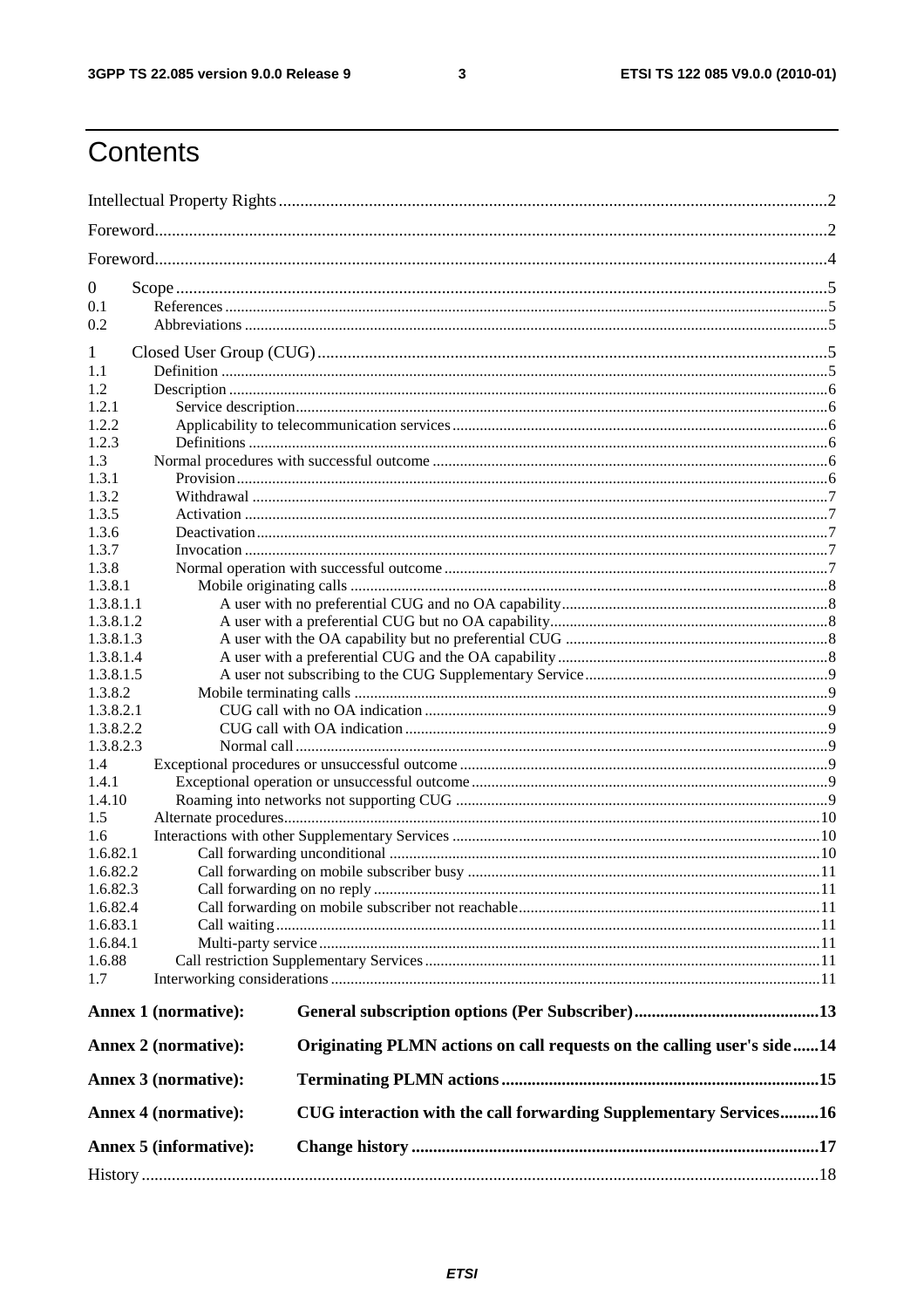### Foreword

This Technical Specification has been produced by the 3<sup>rd</sup> Generation Partnership Project (3GPP).

The contents of the present document are subject to continuing work within the TSG and may change following formal TSG approval. Should the TSG modify the contents of the present document, it will be re-released by the TSG with an identifying change of release date and an increase in version number as follows:

Version x.y.z

where:

- x the first digit:
	- 1 presented to TSG for information;
	- 2 presented to TSG for approval;
	- 3 or greater indicates TSG approved document under change control.
- y the second digit is incremented for all changes of substance, i.e. technical enhancements, corrections, updates, etc.
- z the third digit is incremented when editorial only changes have been incorporated in the document.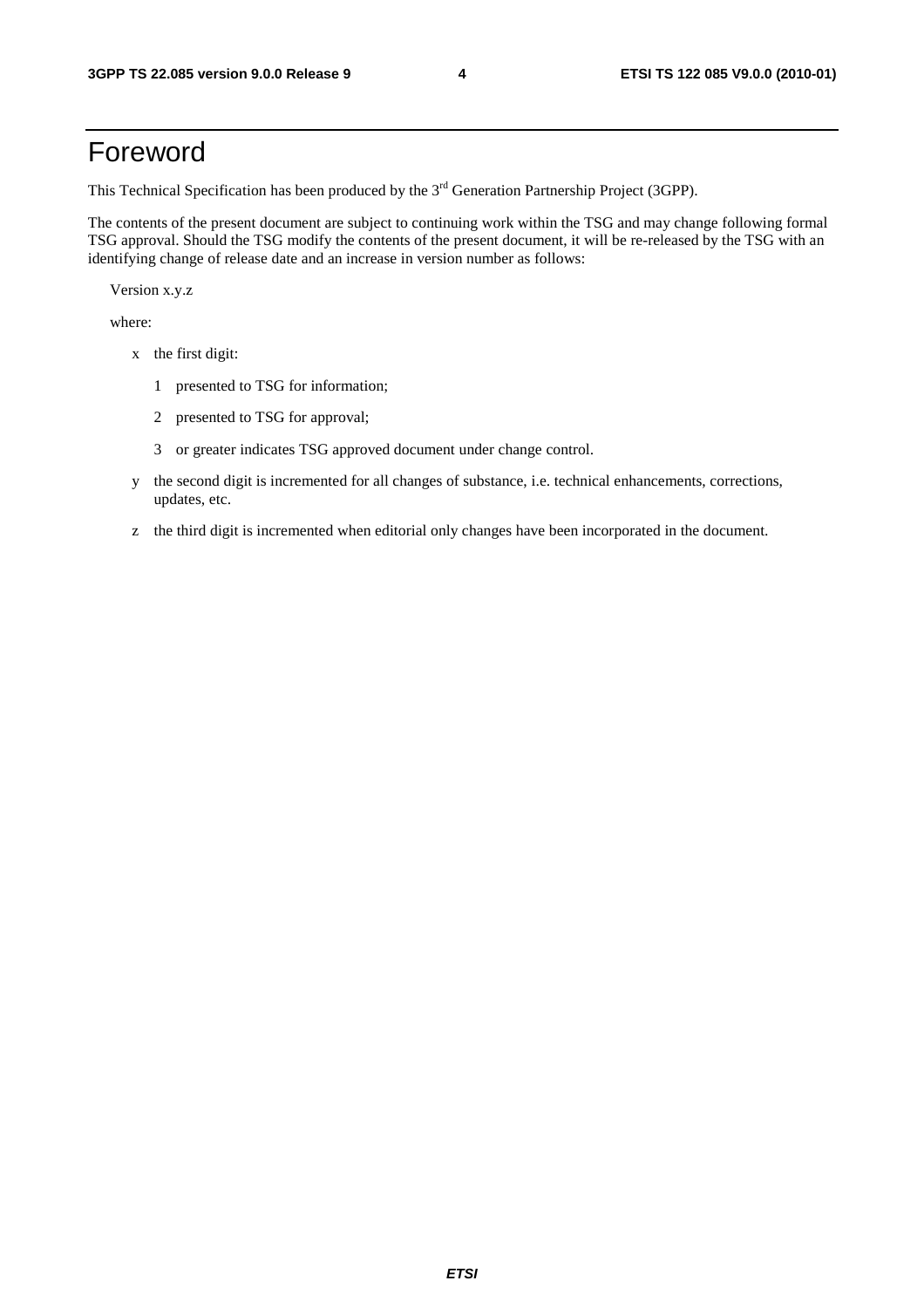### 0 Scope

The present document describes the Supplementary Services belonging to the group Community Of Interest Supplementary Services.

The general aspects, including definitions and recommended provision, of the description of the Supplementary Services are given in TS 22.004.

The group of Community Of Interest Supplementary Services includes one Supplementary Service:

Closed user group (clause 1).

### 0.1 References

The following documents contain provisions which, through reference in this text, constitute provisions of the present document.

- References are either specific (identified by date of publication, edition number, version number, etc.) or non-specific.
- For a specific reference, subsequent revisions do not apply.
- For a non-specific reference, the latest version applies. In the case of a reference to a 3GPP document (including a GSM document), a non-specific reference implicitly refers to the latest version of that document *in the same Release as the present document*.
- [1] 3GPP TS 21.905: "Vocabulary for 3GPP Specifications".
- [2] 3GPP TS 22.004: "General on Supplementary Services".
- [3] 3GPP TS 23.003: "Digital cellular telecommunications system (Phase 2+); Numbering, addressing and identification".
- [4] ITU-T Recommendation X.121: "International numbering plan for public data networks".
- [5] ITU-T Recommendation X.180: "Administrative arrangements for closed user groups (CUGs)".

### 0.2 Abbreviations

Abbreviations used in the present document are listed in 3GPP TS 21.905 [1].

### 1 Closed User Group (CUG)

### 1.1 Definition

The Closed User Group (CUG) Supplementary Service enables subscribers, connected to a PLMN and possibly also other networks, to form closed user groups (CUGs) to and from which access is restricted. A specific user may be a member of one or more CUGs. Members of a specific CUG can communicate among each other but not, in general, with users outside the group.

The ability to set up emergency calls remains unaffected.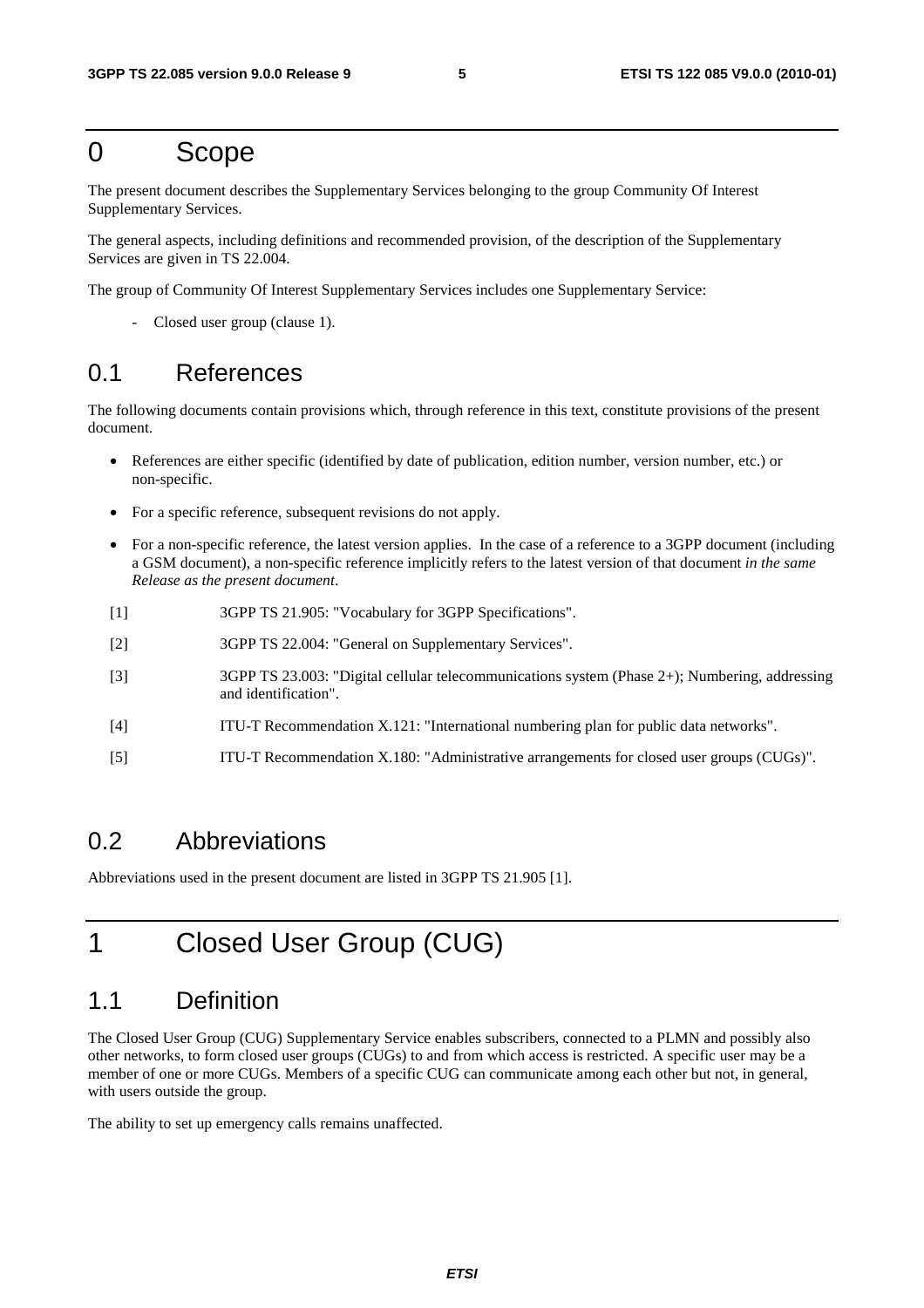### 1.2 Description

### 1.2.1 Service description

An ISDN/MSISDN number shall identify each member of a CUG.

A CUG shall be defined for one or more basic service groups.

CUG members can have additional capabilities that allow them to originate calls outside the group, and/or to receive calls from outside the group. CUG members can have additional restrictions that prevent them from originating calls to other members of the CUG, or from receiving calls from other members of the CUG.

CUG shall remain unaffected when members roam to PLMNs supporting CUG. Roaming subscribers must have the same CUG facilities on the roamed-to PLMN as on the Home PLMN.

When roaming to networks not supporting CUG, the CUG restrictions must be enforced. (However, where possible, the CUG facilities should be supported, see subclause 1.4.10.)

Each individual subscriber may be a member of a maximum of 10 CUGs.

#### 1.2.2 Applicability to telecommunication services

The applicability of this Supplementary Service is defined in 3GPP TS 22.004 [2].

#### 1.2.3 Definitions

**MSISDN:** A number conforming to the numbering plan and structure specified in 3GPP TS 23.003.

**CUG member:** A user who has subscribed to the CUG Supplementary Service and is one of the users in the group formed by a particular CUG.

**CUG index:** A value assigned by the network to identify a CUG.

**CUG Interlock Code (IC):** Is used by the network (not by the MS) to identify CUG membership.

**preferential CUG:** A preferential CUG, which can be specified for each basic service group, is the nominated default CUG to be used when no explicit CUG index is received by the network.

**suppress preferential CUG:** A user action to prohibit the use of the preferential CUG, on a per call basis.

**Incoming Access (IA):** An arrangement which allows a member of a CUG to receive calls from outside the CUG.

**Outgoing Access (OA):** An arrangement which allows a member of a CUG to place calls outside the CUG.

**suppress OA:** A user action to prohibit the use of the OA subscription option, on a per call basis.

**Incoming Calls Barred Within A CUG (ICB):** An access restriction that prevents a CUG member from receiving calls from other members of that group.

**Outgoing Calls Barred Within A CUG (OCB):** An access restriction that prevents a CUG member from placing calls to other members of that group.

**CUG calls:** A CUG call is a call which is restricted to a pre-defined group of users.

### 1.3 Normal procedures with successful outcome

#### 1.3.1 Provision

The CUG Supplementary Service shall be provided after prior arrangement with the service provider. At provision subscription options should be selected by the served mobile subscriber.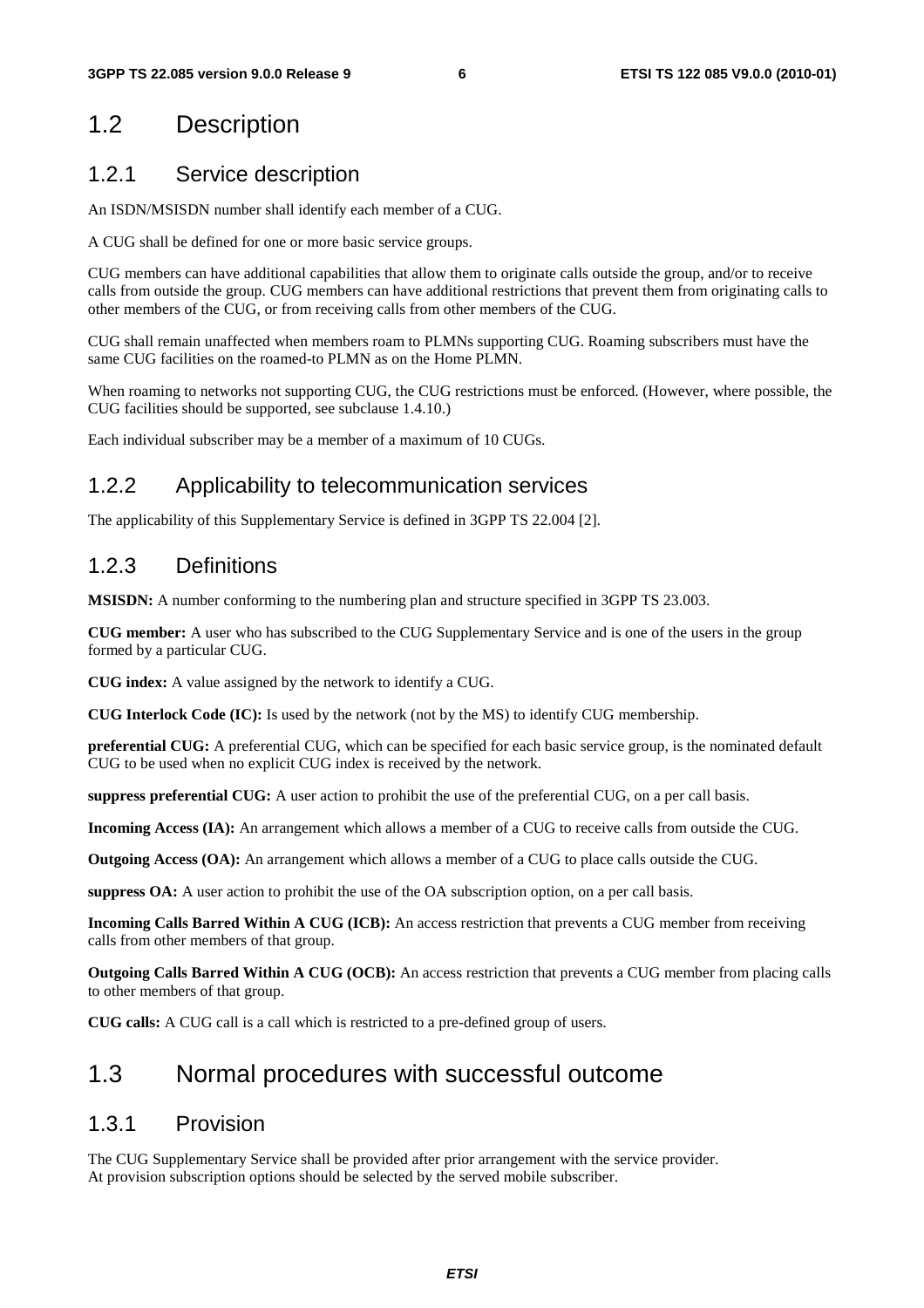A user may be a member of several CUGs. The service provider defines the number of CUGs, up to the maximum stated in subclause 1.2.1, which can be allocated to an individual subscriber.

The user shall choose one of the following subscription options for each basic service group applied to the CUG Supplementary Service. This subscription option may be provisioned on a per basic service group basis or for all basic services:

- CUG calls only;
- CUG with incoming access, i.e. can also receive calls, which are not subject to CUG restrictions;
- CUG with outgoing access, i.e. can also make calls, which are not subject to CUG restrictions;
- CUG with incoming and outgoing access, i.e. can also make and receive calls, which are not subject to CUG restrictions.

A user may subscribe to one of two additional restrictions applying for each particular CUG:

- incoming calls barred within a CUG;
- outgoing calls barred within a CUG.

The network shall provide a subscription option in order to enable the user to specify a preferential CUG, for each basic service group included in at least one of the CUG(s). The user can request that no preferential CUG exists, or that a particular one of her CUGs (or the only one if a single CUG applies) is used as a preferential CUG for the particular basic service group.

If a user has the subscription option outgoing calls barred within a CUG, it is not allowed to specify that particular CUG as a preferential CUG.

The subscription options are shown in Annex 1.

The CUG indices shall be allocated by prior arrangement with the service provider.

The choice of preferential CUG(s) shall be alterable only by service provider action upon request by the served user.

#### 1.3.2 Withdrawal

Withdrawal of the CUG Supplementary Service, membership of one or more CUGs, will be by the action of the service provider, at the request of the subscriber or CUG management, or for administrative reasons.

#### 1.3.5 Activation

The CUG Supplementary Service will be activated by the service provider as a result of provision.

#### 1.3.6 Deactivation

The CUG Supplementary Service will be deactivated by the service provider as a result of withdrawal.

#### 1.3.7 Invocation

Normal call setup procedures shall apply to calls with the CUG Supplementary Service.

#### 1.3.8 Normal operation with successful outcome

A user having neither the restriction of incoming calls barred within a CUG, nor the restriction of outgoing calls barred within a CUG can make calls to, and receive calls from, members of those CUGs of which the user is a member.

Upon receipt of a call setup attempt to or from a CUG subscriber the network shall check its validity in conjunction with the access capabilities subscribed to.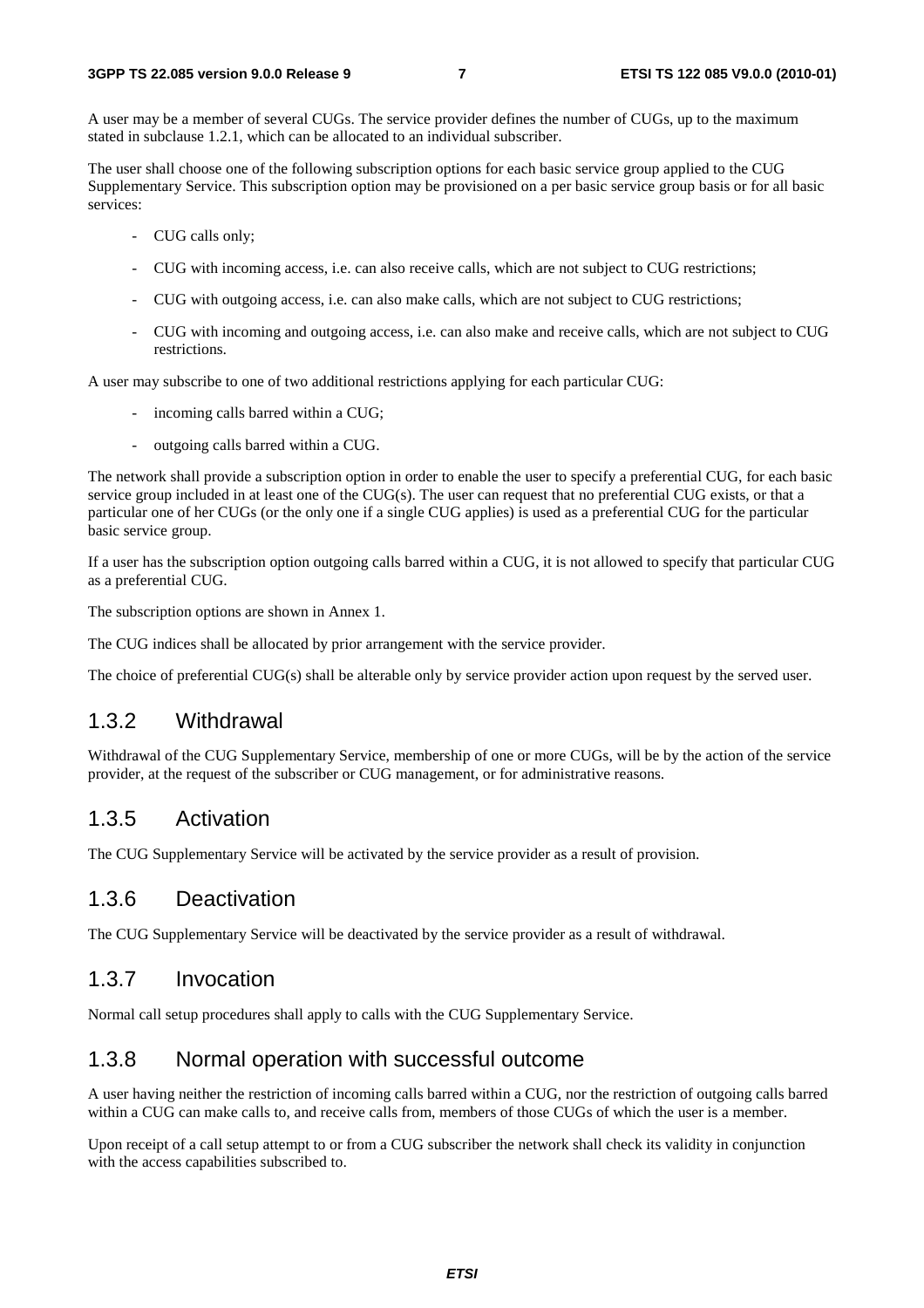On successful validation of a CUG call setup attempt the network shall attempt to establish the call to the required destination.

#### 1.3.8.1 Mobile originating calls

When originating a call, the calling user may specify a CUG index to indicate that service to a particular CUG is required. If no CUG index is given then the preferential CUG (if specified) is used by the network.

The Outgoing Access (OA) capability allows CUG subscribers to make outgoing calls, which are not subject to CUG restrictions.

If a user, subscribing to the CUG Supplementary Service, originates a call and enters a request for suppression of both a preferential CUG and of the OA capability but does not enter a CUG index, the call shall be rejected.

If a user, subscribing to the CUG Supplementary Service and having the OA capability, originates a call and enters a CUG index (without suppressing the OA capability), while having the restriction of outgoing calls barred within that CUG, the call shall be established without any CUG information i.e. as a normal call.

The originating PLMN actions are illustrated in annex 2.

As a network option, the network may signal towards the calling user the CUG index in use for the current call, if this can be determined by the network.

#### 1.3.8.1.1 A user with no preferential CUG and no OA capability

If a user, subscribing to the CUG Supplementary Service, who has no preferential CUG and no OA capability, originates a call and enters a CUG index (and possibly requests suppression of a preferential CUG and/or the OA capability) the call shall be established using the CUG index provided. If no CUG index is entered the call shall be rejected.

#### 1.3.8.1.2 A user with a preferential CUG but no OA capability

If a user, subscribing to the CUG Supplementary Service, who has a preferential CUG but no OA capability, originates a call and enters no CUG information (or if she only requests suppression of the OA capability),the call shall be established using the preferential CUG. If she enters a CUG index (and possibly a request for suppression of the preferential CUG and/or the OA capability), the call shall be established using the CUG index provided. If she enters only a request for suppression of the preferential CUG, i.e. no CUG index, the call shall be rejected.

#### 1.3.8.1.3 A user with the OA capability but no preferential CUG

If a user, subscribing to the CUG Supplementary Service, who has the OA capability but no preferential CUG, originates a call and enters no CUG information (or if she only requests suppression of a preferential CUG), the call shall be established without any CUG information being sent, i.e. this is set up as a normal call. If she enters a CUG index (and possibly a request for suppression of a preferential CUG), the call shall be established using the CUG index provided and with an indication of OA allowed. If she enters both a CUG index and a request for suppression of the OA capability (and possibly a request for suppression of a preferential CUG), the call shall be established using the CUG index provided. If she enters only a request for suppression of the OA capability, i.e. no CUG index, the call shall be rejected.

#### 1.3.8.1.4 A user with a preferential CUG and the OA capability

If a user, subscribing to the CUG Supplementary Service, who has a preferential CUG and the OA capability, originates a call without any CUG information, the call shall be established using the preferential CUG and with an indication of OA allowed. If she enters a CUG index (and possibly a request for suppression of the preferential CUG), the call shall be established using the CUG index provided and with an indication of OA allowed. If she enters only a request for suppression of the OA capability, the call shall be established using the preferential CUG. If she enters only a request for suppression of the preferential CUG, i.e. no CUG index, the call shall be established without any CUG information i.e. this is set up as a normal call. If she enters both a CUG index and a request for suppression of the OA capability (and possibly a request for suppression of the preferential CUG), the call shall be established using the CUG index provided.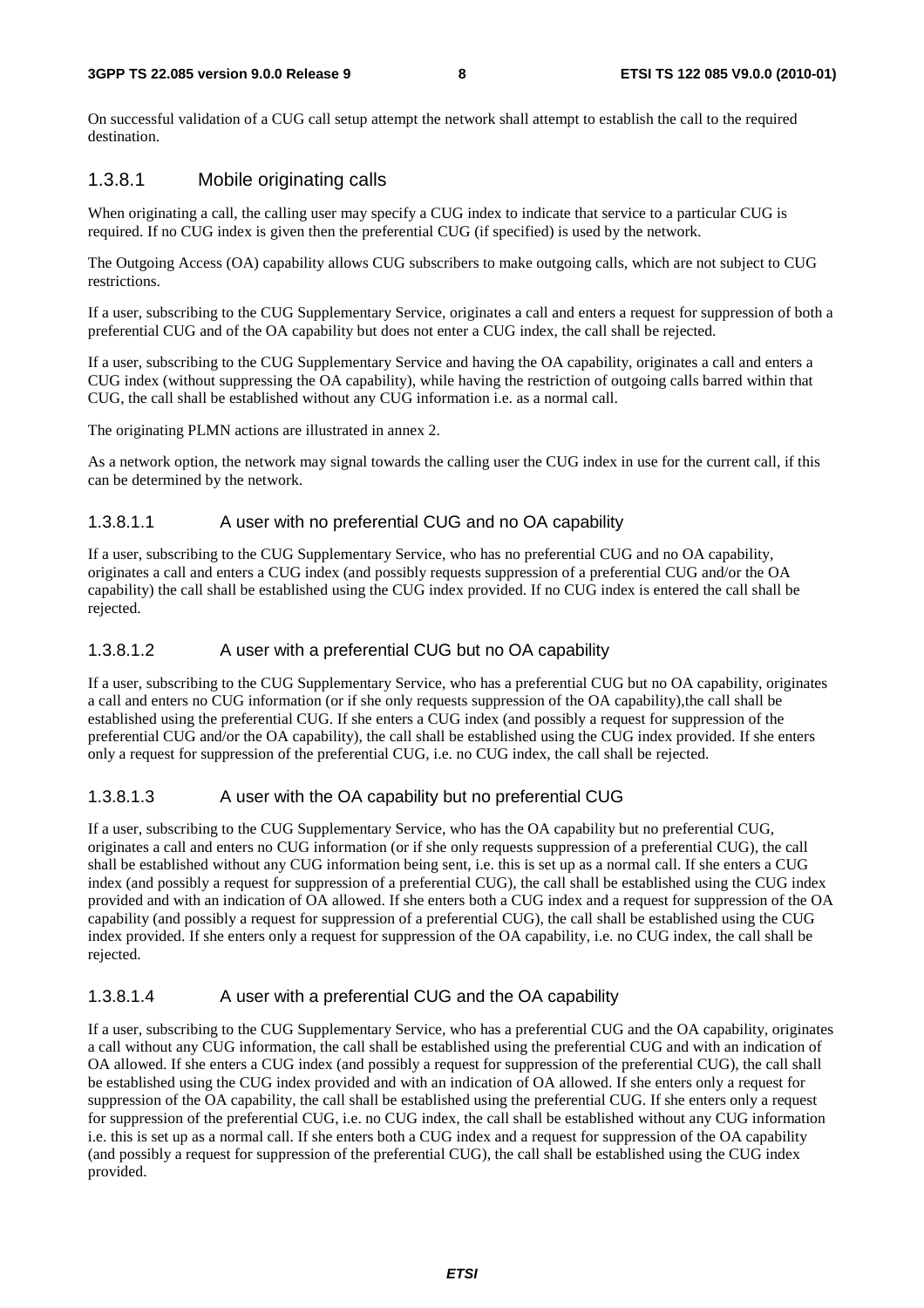#### 1.3.8.1.5 A user not subscribing to the CUG Supplementary Service

If a user, not subscribing to the CUG Supplementary Service, originates a call and enters CUG information the call shall be set up as a normal call.

#### 1.3.8.2 Mobile terminating calls

If a user, with or without the IA capability, receives a CUG call and the calling user is a member of the same CUG, the incoming CUG call shall be indicated as such, towards the called Mobile Station, with the appropriate CUG index.

If a user with the IA capability receives a call from a user who has not subscribed to the CUG Supplementary service, or from a user who is a member from another CUG and who is using the OA capability, the call is offered to the user as a normal incoming call.

The terminating PLMN actions are illustrated in annex 3.

#### 1.3.8.2.1 CUG call with no OA indication

For a call where an interlock code is received, but not an indication of OA allowed, the following applies:

If there is a match with any of the called user's CUGs, and if she does not have incoming calls barred within this CUG, the call shall be offered as a CUG call. In all other cases the call shall be rejected.

#### 1.3.8.2.2 CUG call with OA indication

For a call where both an interlock code and an indication of OA allowed is received, the following applies:

If there is a match with any of the called user's CUGs, and if she does not have incoming calls barred within this CUG, the call shall be offered as a CUG call.

If the above condition does not apply, and if she has incoming access allowed, the call shall be offered as a normal call.

If the called subscriber does not subscribe to the CUG Supplementary Service, the call shall be offered as a normal call.

In all other cases, the call shall be rejected.

#### 1.3.8.2.3 Normal call

When a normal call is received, i.e. a call without any CUG information, the following shall apply:

If the called subscriber subscribes to the CUG Supplementary Service and has incoming access allowed, or if she is a normal non-CUG subscriber, the call shall be offered as a normal call. In all other cases, the call shall be rejected.

### 1.4 Exceptional procedures or unsuccessful outcome

#### 1.4.1 Exceptional operation or unsuccessful outcome

Upon receipt of a call setup attempt to or from a CUG subscriber, the network shall check its validity in conjunction with the access capabilities subscribed to. If an invalid request is received or the checks cannot be performed, then the network shall reject the call and return an appropriate indication to the calling user.

The network shall prohibit a user with incoming calls barred within a CUG from receiving CUG calls from members of the same CUG.

The network shall prohibit a user with outgoing calls barred within a CUG from making CUG calls within that CUG.

### 1.4.10 Roaming into networks not supporting CUG

The HPLMN shall control handling of roaming, when a CUG subscriber is roaming into a network not supporting CUG, without relying on extra functionality in network entities not supporting CUG.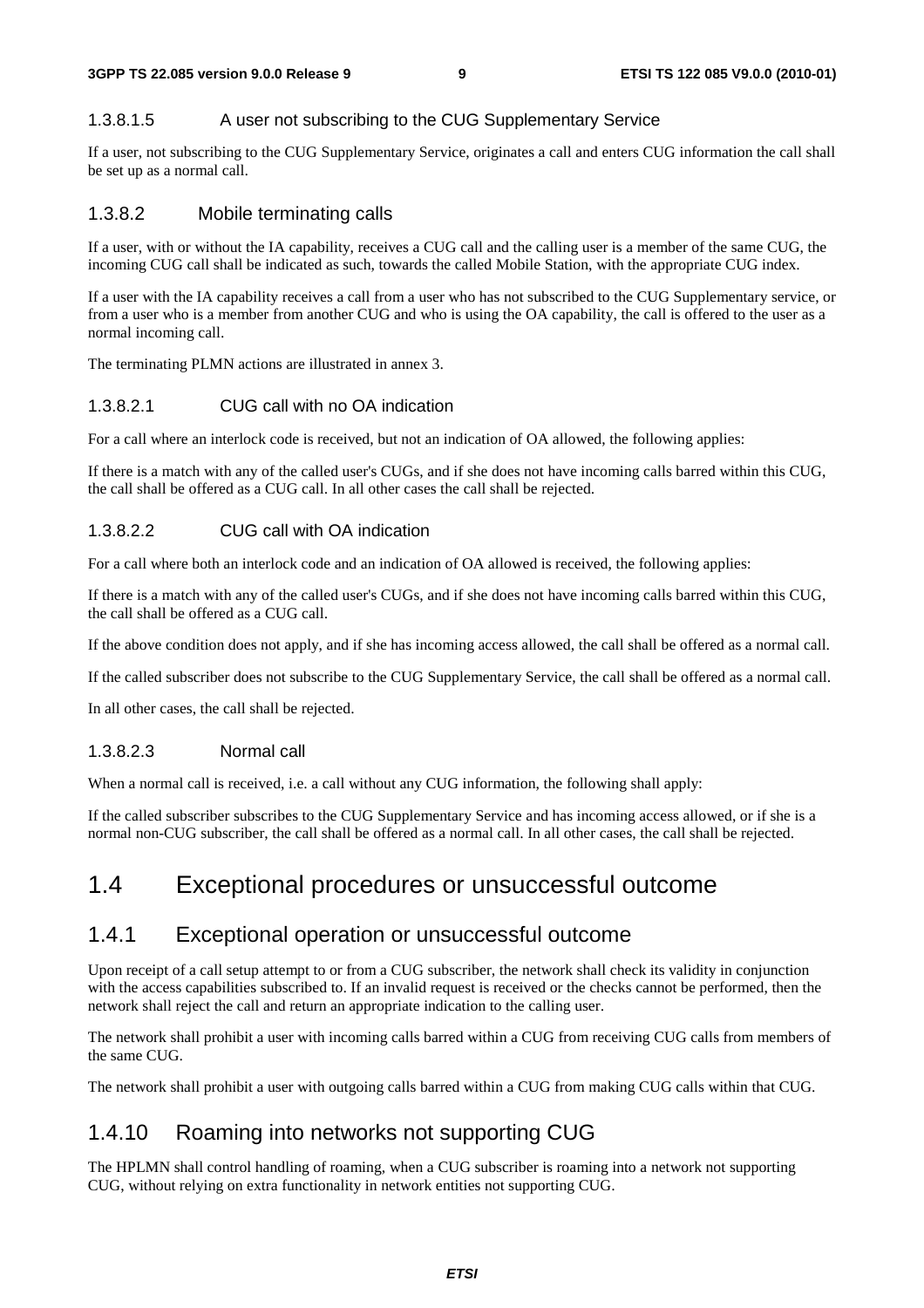For subscribers roaming in a PLMN not supporting CUG the following apply:

- 1) In the case of basic service groups not subject to CUG restrictions, incoming and outgoing calls shall be allowed as normal.
- 2) In the case of basic service groups subject to CUG restrictions and without incoming access, incoming calls shall not be allowed.
- 3) In the case of basic service groups subject to CUG restrictions and without outgoing access, outgoing calls shall not be allowed.
- 4) Normal incoming calls are allowed for basic service groups subject to CUG restrictions and for which the called user has incoming access allowed.
- 5) Outgoing calls are allowed for basic service groups subject to CUG restrictions and for which the user has outgoing access allowed.

### 1.5 Alternate procedures

None identified

### 1.6 Interactions with other Supplementary Services

#### 1.6.82.1 Call forwarding unconditional

CUG restrictions shall be met between the calling user and the forwarding user. In addition, the call must not be forwarded if the CUG restrictions of the forwarding mobile subscriber forbid her to make a call attempt of the same type to the forwarded-to user. The parameters of the CUG requested by the calling user shall be used for the forwarding call, and by this means CUG restrictions shall be met between the calling user and the forwarded-to user, except for the cases stated in section b) below.

Annex 4 shows under what circumstances a call shall be allowed to be forwarded.

a) CUG call with no OA indication.

For calls received with an IC, but no indication of OA allowed, the following is valid:

If the forwarding subscriber subscribes to the CUG Supplementary Service, and if she does not have outgoing calls barred within the CUG, the call shall be forwarded with the same IC as received from the A-party. In all other cases, the call shall be rejected.

b) CUG call with an indication of OA allowed.

For calls received with an IC and an indication of OA allowed, the following is valid:

If the forwarding subscriber subscribes to the CUG Supplementary Service, and if there is a match with any of her CUGs, and if she does not have OA allowed, and if she does not have outgoing calls barred within the CUG, then the call shall be forwarded with the same IC as received from the A-party (the indication of OA allowed shall in this case NOT be forwarded).

If the forwarding subscriber subscribes to the CUG Supplementary Service, and if there is a match with any of her CUGs, and if she does have OA allowed, and if she does not have outgoing calls barred within the CUG, then the call shall be forwarded with the same IC as received from the A-party and with the indication of OA allowed. If this forwarding subscriber has outgoing calls barred within the CUG, then the call shall be forwarded as a normal call (the CUG information shall in this case NOT be forwarded).

If the forwarding subscriber subscribes to the CUG Supplementary Service, and if there is no match with any of her CUGs, but if she has IA allowed and OA allowed, then the call shall be forwarded with the same IC as received from the A-party and with the indication of OA allowed (in this case the subscription option "Intra-CUG restrictions" is not relevant).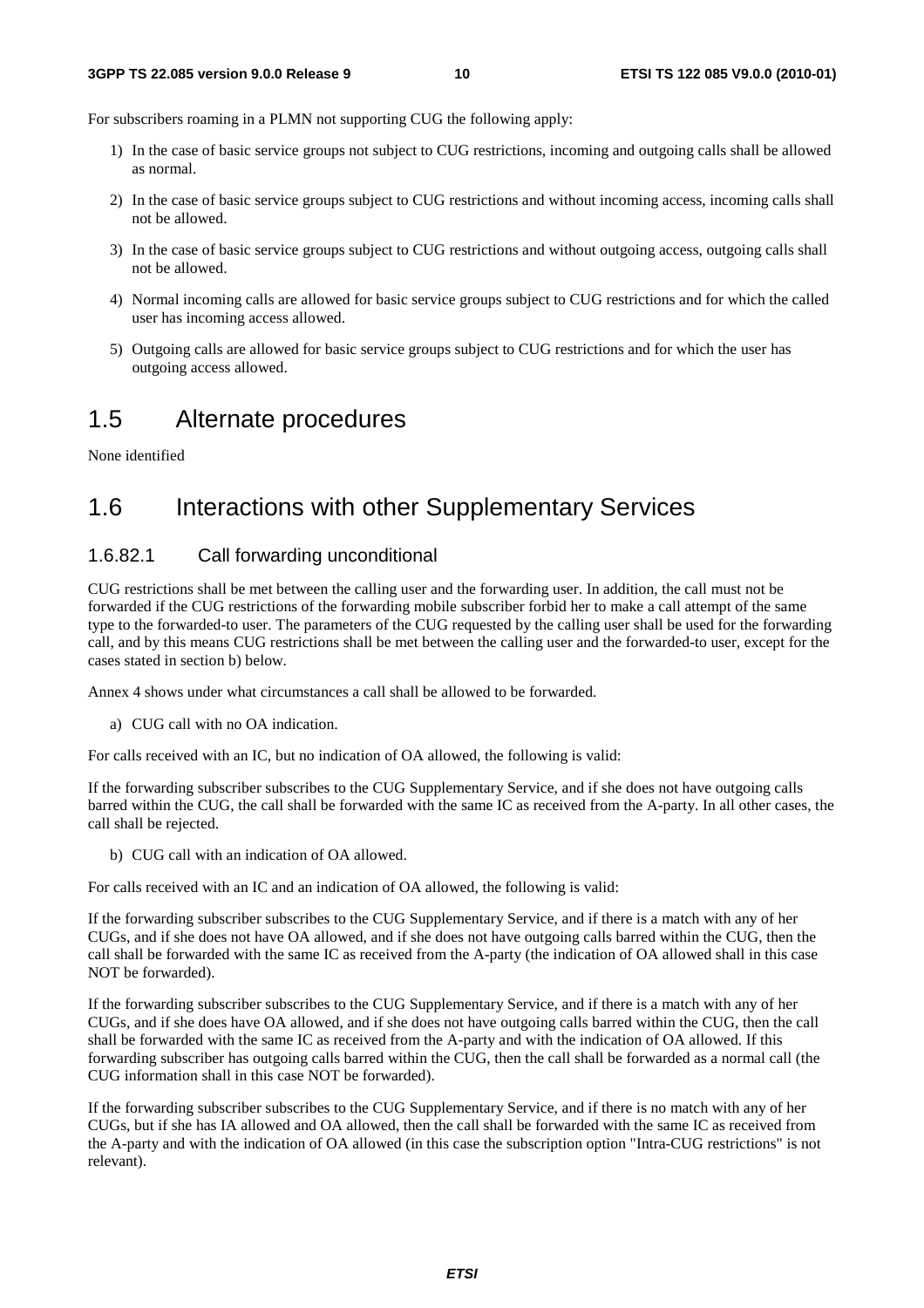If the forwarding subscriber does not subscribe to the CUG Supplementary Service, then the call shall be forwarded with the same IC as received from the A-party and with the indication of OA allowed.

In all other cases, the call shall be rejected.

c) Normal call.

For normal calls received the following is valid:

If the forwarding subscriber subscribes to the CUG Supplementary Service, and if she does have OA allowed, then the call shall be forwarded without any CUG data. (In this case the subscription option "Intra-CUG restrictions" is not relevant.)

If the forwarding subscriber does not subscribe to the CUG Supplementary Service, then the call shall be forwarded (without any CUG data).

In all other cases, the call shall be rejected.

#### 1.6.82.2 Call forwarding on mobile subscriber busy

Same as the interaction with call forwarding unconditional.

#### 1.6.82.3 Call forwarding on no reply

Same as the interaction with call forwarding unconditional.

#### 1.6.82.4 Call forwarding on mobile subscriber not reachable

Same as the interaction with call forwarding unconditional.

#### 1.6.83.1 Call waiting

No interaction. If the incoming (waiting) call is a CUG call it shall be indicated as such.

#### 1.6.84.1 Multi-party service

No interaction. Multi-party calls shall be set up taking into account the CUG relationships between the controlling party and each of the remote parties. The CUG restrictions need not to be checked between remote parties.

#### 1.6.88 Call restriction Supplementary Services

The call restriction Supplementary Services, when active and operative, takes precedence over the CUG restrictions.

The activation of a call restriction Supplementary Service does not affect any current CUG call.

### 1.7 Interworking considerations

If, due to an interworking situation, signalling in the network is not able to carry the information required to provide the service, the network shall terminate the attempt and return an appropriate indication to the calling user. However, a CUG call with an OA indication shall in this case continue to be established as a normal call.

The rejection of CUG calls cannot be technically guarantied in all network interconnection cases, and can only be ensured by inter-connect agreement.

Management of CUG spanning over multiple networks:

A CUG may span over several networks. In this case the responsibility for the management of this CUG is in one of these networks.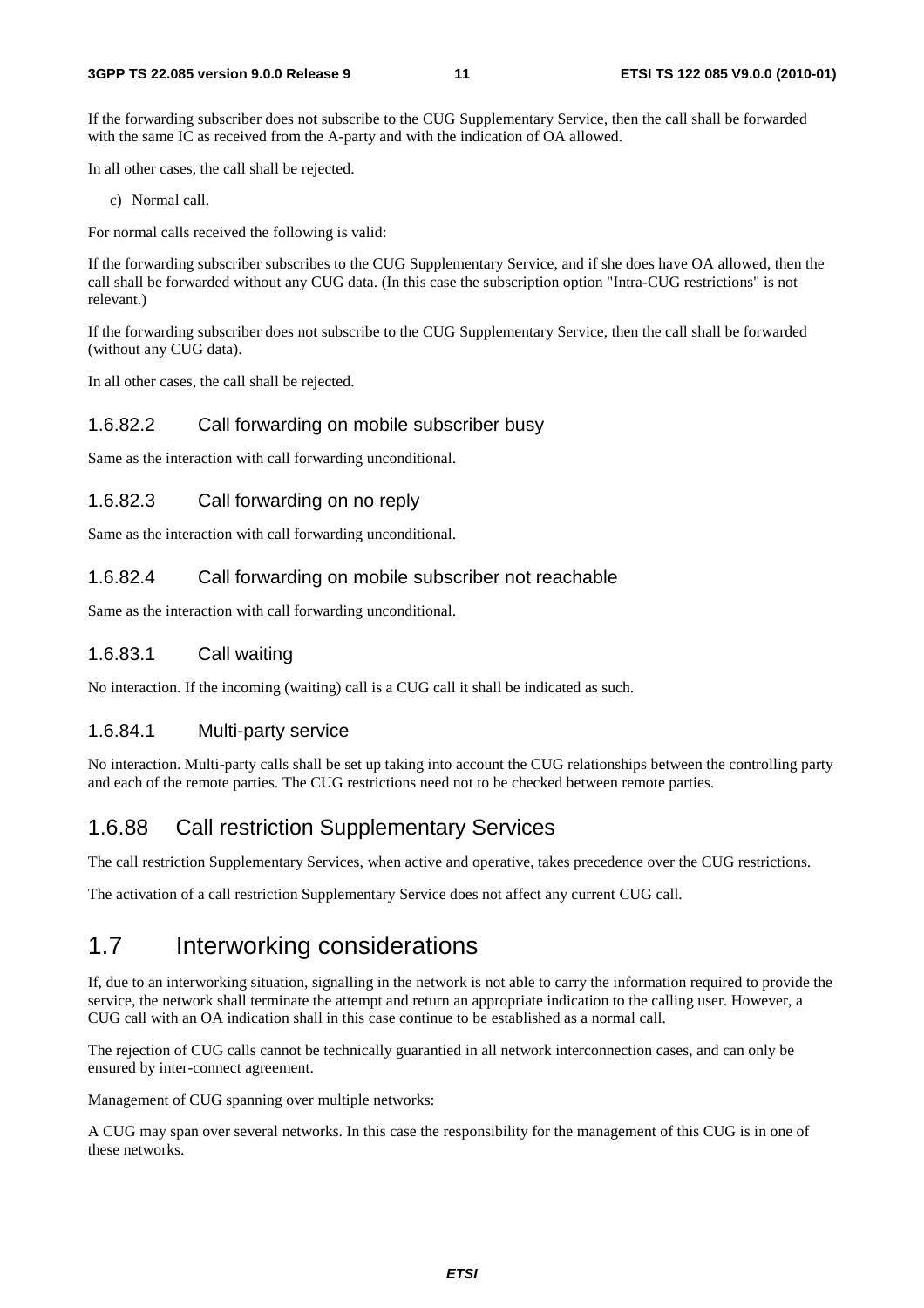NOTE: One mechanism exists for CUGs spanning over data networks only, having X.121 as the numbering plan (see ITU-T Recommendation X.180 (1988)), "Administrative arrangements for international closed user groups".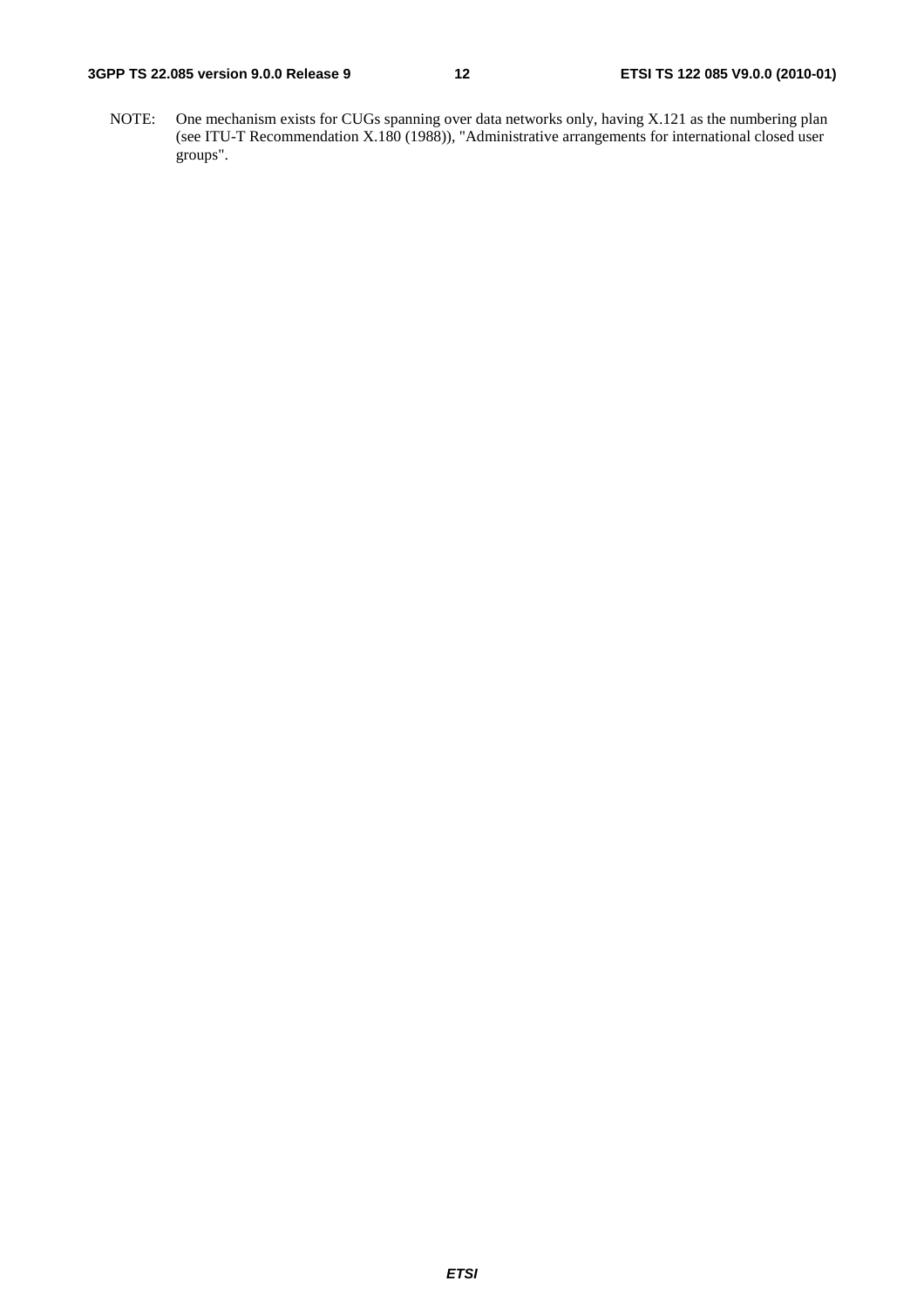### Annex 1 (normative): General subscription options (Per Subscriber)

| <b>Subscription Option</b>                          | <b>Values Available</b>                                                                     |
|-----------------------------------------------------|---------------------------------------------------------------------------------------------|
| Subscription to CUGs                                | List of one or more CUG indices to the maximum stated in<br>subclause 1.2.1.                |
| Intra CUG restrictions (for each CUG)               | None designated<br>Incoming calls barred within a CUG<br>Outgoing calls barred within a CUG |
| Applicability to Basic Services (for each  -<br>CUG | List of one or more Basic Service groups<br>All Basic Services                              |

#### **Per basic service group subscription options**

| <b>Subscription Option</b>      | <b>Values Available</b>      |
|---------------------------------|------------------------------|
| Preferential CUG                | None designated (NOTE)       |
|                                 | CUG index                    |
| Type of inter CUG accessibility | None designated              |
|                                 | Outgoing access              |
|                                 | Incoming access              |
|                                 | Outgoing and Incoming access |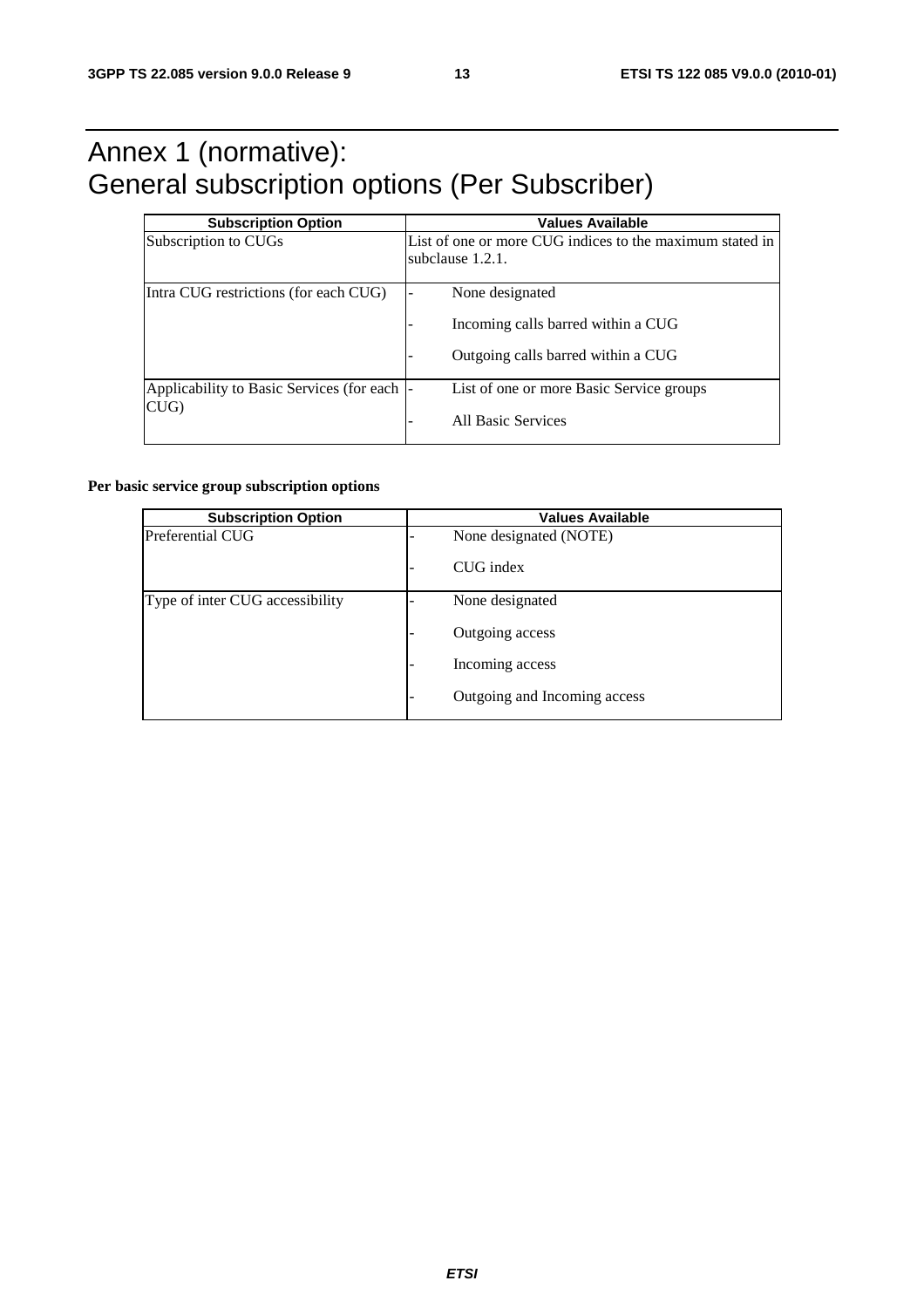### Annex 2 (normative): Originating PLMN actions on call requests on the calling user's side

| Calling user's<br>subscription                     | No CUG info                                                     | CUG index or<br>CUG index and<br>suppress pref.<br><b>CUG</b>     | Suppress OA                      | Suppress pref.<br><b>CUG</b>                                    | CUG index and<br>suppress OA or<br>CUG index and<br>suppress OA and<br>suppress pref CUG |
|----------------------------------------------------|-----------------------------------------------------------------|-------------------------------------------------------------------|----------------------------------|-----------------------------------------------------------------|------------------------------------------------------------------------------------------|
| User without<br>preferential CUG<br>and without OA | Reject call                                                     | Establish call<br>using CUG index<br>provided                     | Reject call                      | Reject call                                                     | Establish call<br>using CUG index<br>provided                                            |
| User with<br>preferential CUG<br>but without OA    | Establish call<br>using pref CUG                                | Establish call<br>using CUG index<br>provided                     | Establish call<br>using pref CUG | Reject call                                                     | Establish call<br>using CUG index<br>provided                                            |
| User without<br>preferential CUG<br>but with OA    | Establish call<br>without any CUG<br>info i.e. a normal<br>call | Establish call<br>using CUG index<br>provided and OA<br>indicator | Reject call                      | Establish call<br>without any CUG<br>info i.e. a normal<br>call | Establish call<br>using CUG index<br>provided                                            |
| User with<br>preferential CUG<br>and with OA       | Establish call<br>using pref CUG<br>and OA indicator            | Establish call<br>using CUG index<br>provided and OA<br>indicator | Establish call<br>using pref CUG | Establish call<br>without any CUG<br>info i.e. a normal<br>call | Establish call<br>using CUG index<br>provided                                            |
| User without the<br><b>CUG SS</b>                  | Normal call                                                     | Normal call                                                       | Normal call                      | Normal call                                                     | Normal call                                                                              |

NOTE 1: If a CUG user enters a non-allocated CUG index the call shall be rejected.

NOTE 2: If a user, subscribing to the CUG Supplementary Service and having the OA capability, originates a call and enters a CUG index (without suppressing the OA capability), while having the restriction of outgoing calls barred within that CUG, the call shall be established without any CUG information i.e. as a normal call.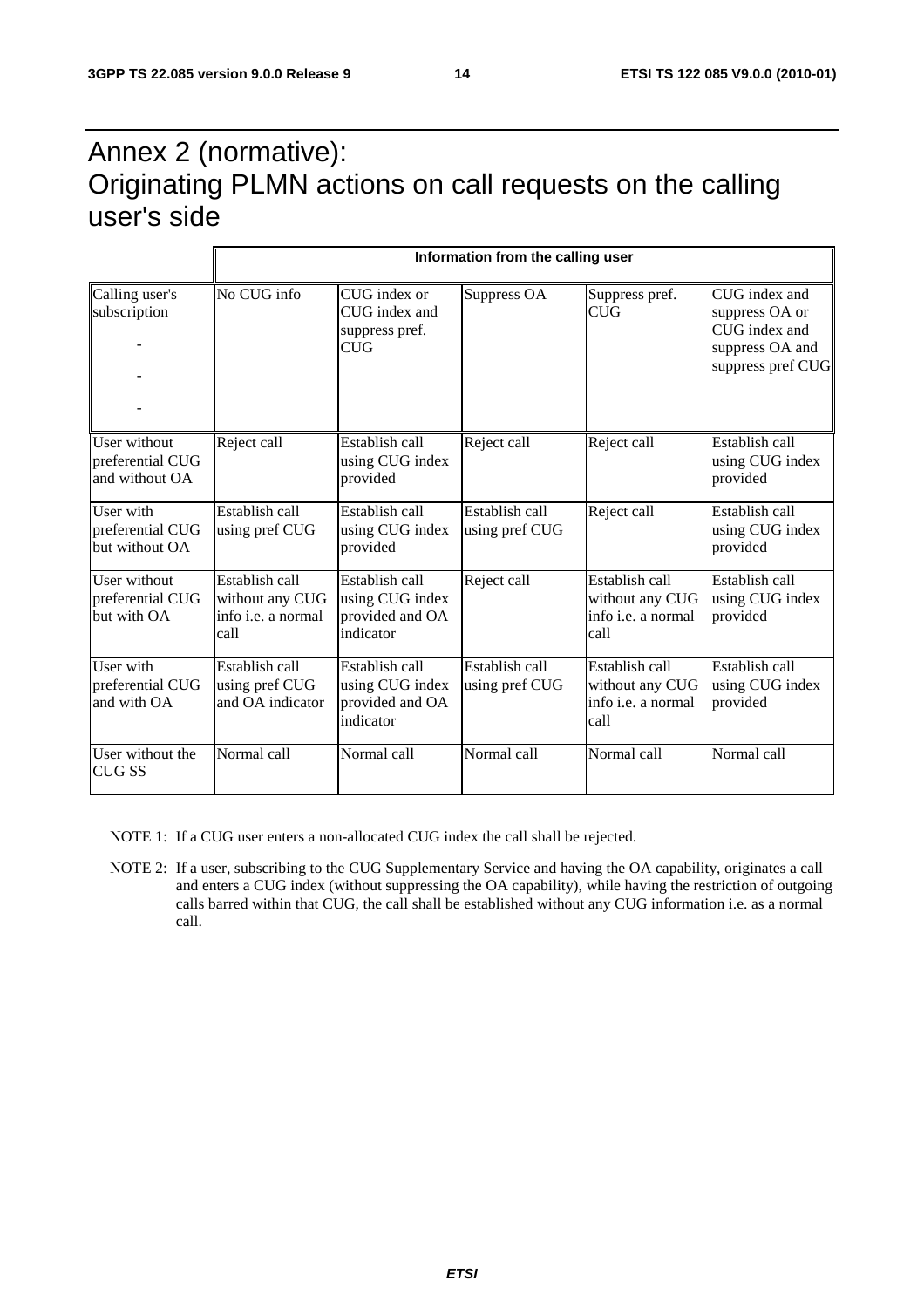### Annex 3 (normative): Terminating PLMN actions

This table shows the type of call request sent to the destination user or that a rejection indication is returned to the calling user, as a result of the CUG checks on the destination network side.

Network actions on call requests on the called user's side

| <b>Type of CUG</b><br>indication       | or                         | M CUG attributes of the forwarding user for requested basic service | forwarding<br>user is a non |             |              |             |
|----------------------------------------|----------------------------|---------------------------------------------------------------------|-----------------------------|-------------|--------------|-------------|
| Ifrom the                              | <b>NM</b>                  |                                                                     | IA not allowed              |             | IA allowed   |             |
| network                                |                            | not icb                                                             | icb                         | not icb     | licb         |             |
| <b>ICUG call with</b><br>Ino OA        | ΙM                         | CUG call                                                            | rejected                    | CUG call    | rejected     | rejected    |
| indication                             | <b>NM</b>                  | rejected                                                            |                             | rejected    |              |             |
| <b>ICUG call with</b><br>OA indication | CUG call<br>ΙM<br>rejected |                                                                     |                             | CUG call    | Inormal call | normal call |
|                                        | <b>NM</b>                  | rejected                                                            |                             |             | normal call  |             |
| Normal call                            | $- -$                      |                                                                     | rejected                    | normal call | normal call  |             |

M: match with any of the called subscriber's CUGs for the requested basic service group.

NM: no match with any of the called subscriber's CUGs for the requested basic service group.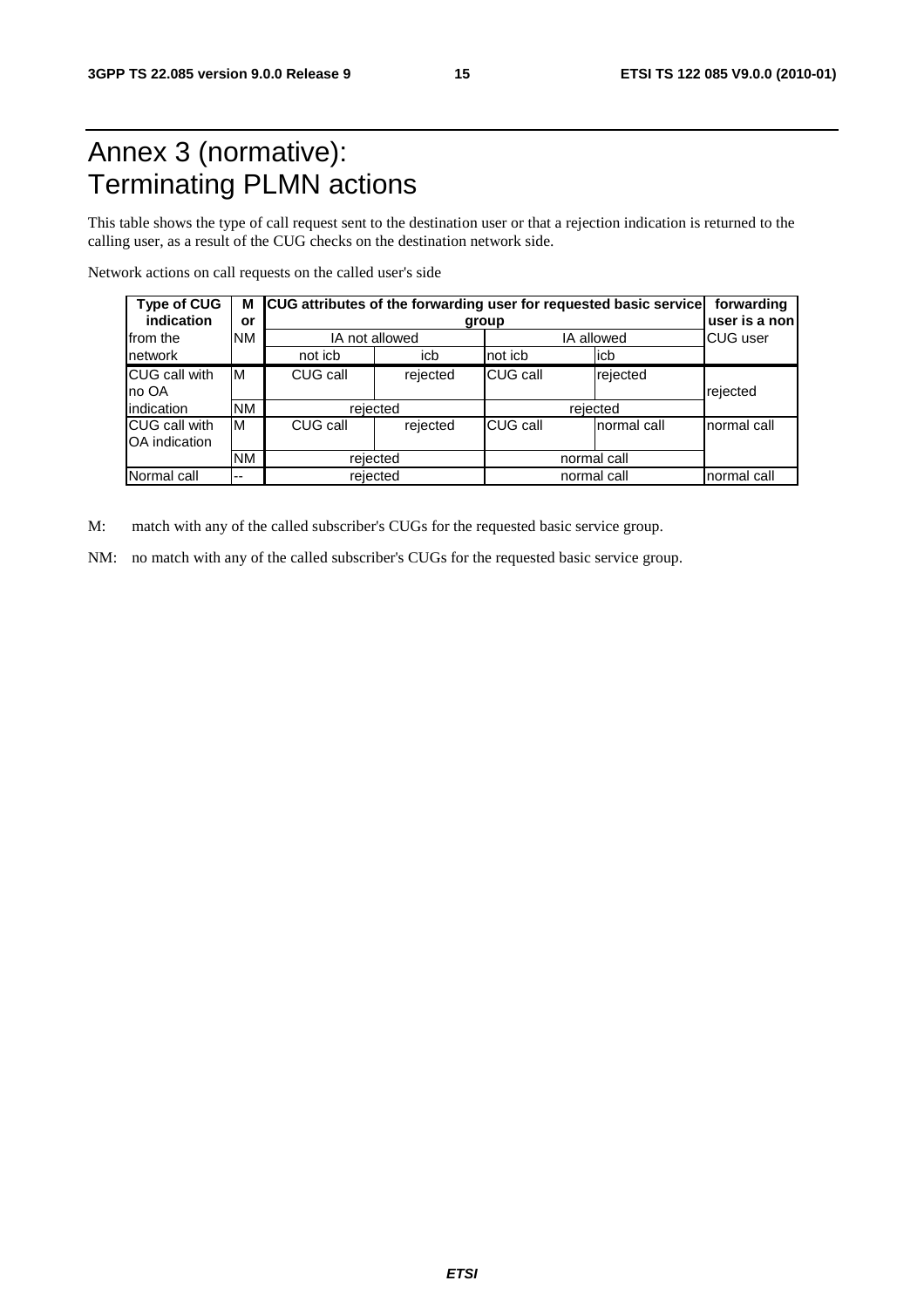### Annex 4 (normative): CUG interaction with the call forwarding Supplementary Services

This table shows under what circumstances a call shall be allowed to be forwarded.

| <b>Type of CUG</b><br>indication | М<br>or   | CUG attributes of the forwarding user for requested basic service | forwarding<br>user is a non |            |                 |          |  |
|----------------------------------|-----------|-------------------------------------------------------------------|-----------------------------|------------|-----------------|----------|--|
| Ifrom the                        | <b>NM</b> |                                                                   | OA not allowed              |            | OA allowed      |          |  |
| network                          |           | not ocb                                                           | ocb                         | not ocb    | locb            |          |  |
| CUG call with<br>Ino OA          | ΙM        | CF                                                                | rejected                    | <b>CF</b>  | rejected        | rejected |  |
| lindication                      | <b>NM</b> |                                                                   | rejected                    |            | rejected        |          |  |
| CUG call with<br>OA indication   | ΙM        | CFm 2                                                             | rejected                    | <b>ICF</b> | <b>CFn</b>      | CF       |  |
|                                  | <b>NM</b> |                                                                   | rejected                    |            | CF <sub>3</sub> |          |  |
| Normal call                      | $-$       |                                                                   | rejected                    |            | CF<br>-3)       |          |  |

Abbreviations:

- CF: Forward call using the calling subscriber's parameters
- CFm: Forward call using modified calling subscriber's parameters
- CFn: The call is forwarded as a normal call.
- NOTE 1: M: match with any of the called subscriber's CUGs for the requested basic service group.

NM: no match with any of the called subscriber's CUGs for the requested basic service group.

NOTE 2: Only the interlock code is sent from the forwarding subscriber towards the forwarded to subscriber.

NOTE 3: The subscription option outgoing calls barred within a CUG (ocb), is not relevant in this case.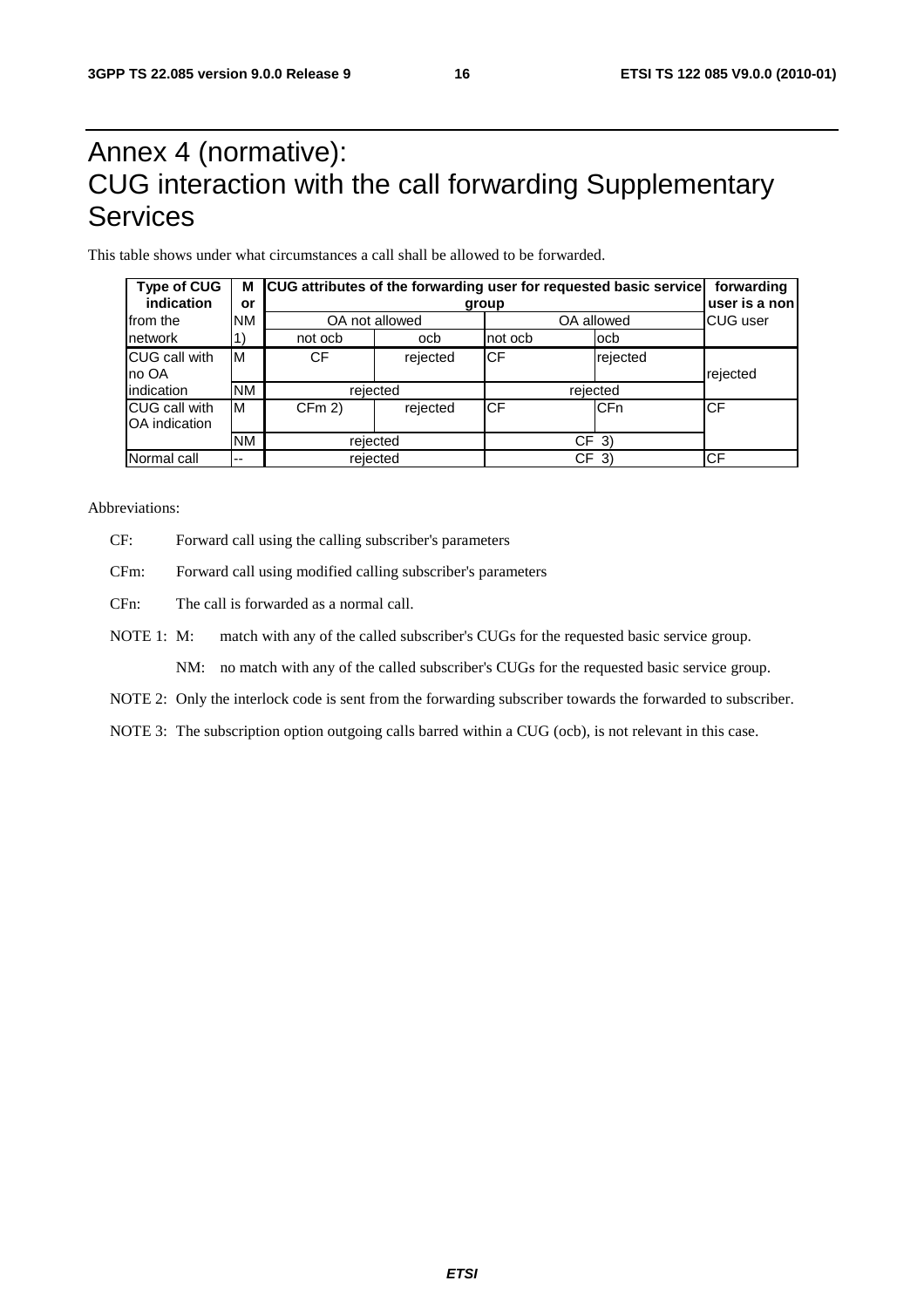### Annex 5 (informative): Change history

| <b>Change history</b> |                     |                     |                     |           |            |            |     |                                                       |       |            |                      |
|-----------------------|---------------------|---------------------|---------------------|-----------|------------|------------|-----|-------------------------------------------------------|-------|------------|----------------------|
| <b>TSG SA#</b>        | <b>SA Doc.</b>      | <b>SA1 Doc</b>      | <b>Spec</b>         | <b>CR</b> | <b>Rev</b> | <b>Rel</b> | Cat | Subject/Comment                                       | Old   | <b>New</b> | WI                   |
| Jun 1999              |                     |                     | <b>GSM</b><br>02.85 |           |            |            |     | Transferred to 3GPP SA1                               | 7.0.0 |            |                      |
| SA#04                 |                     |                     | 22.085              |           |            | R99        |     | Transferred to 3GPP SA1                               |       | 3.0.0      |                      |
| SP-05                 | SP-99479            | S1-99632            | 22.085              | 001       |            | R99        | D   | Editorial changes for alignment                       | 3.0.0 | 3.0.1      | Editorial<br>changes |
| SP-06                 | SP-99519            | S1-99999            | 22.085              | 002       |            | R99        | D   | Editorial update for GSM/3GPP<br>use.                 | 3.0.1 | 3.1.0      |                      |
| SP-11                 | SP-010065           | S1-010258           | 22.085              |           |            | Rel-4      |     | Transferred to 3GPP Release 4                         | 3.1.0 | 4.0.0      |                      |
| SP-15                 | SP-020045 S1-020457 |                     | 22.085              | 003       |            | Rel-4      | F   | Editorial CR to correct terms and 4.0.0<br>references |       | 4.1.0      | <b>CORRECT</b>       |
| SP-16                 | SP-020267           | S1-021043           | 22.085              |           |            | Rel-5      |     | Updated from Rel-4 to Rel5                            | 4.1.0 | 5.0.0      |                      |
| SP-26                 |                     | SP-040744 S1-040997 | 22.085              |           |            | Rel-6      |     | Updated from Rel-5 to Rel-6                           | 5.0.0 | 6.0.0      |                      |
| SP-36                 |                     |                     | 22.085              |           |            | Rel-7      |     | Updated from Rel-6 to Rel-7                           | 6.0.0 | 7.0.0      |                      |
| SP-42                 |                     |                     |                     |           |            | Rel-8      |     | Updated from Rel-7 to Rel-8                           | 7.0.0 | 8.0.0      |                      |
| SP-46                 |                     |                     |                     |           |            |            |     | Updated to Rel-9 by MCC                               | 8.0.0 | 9.0.0      |                      |